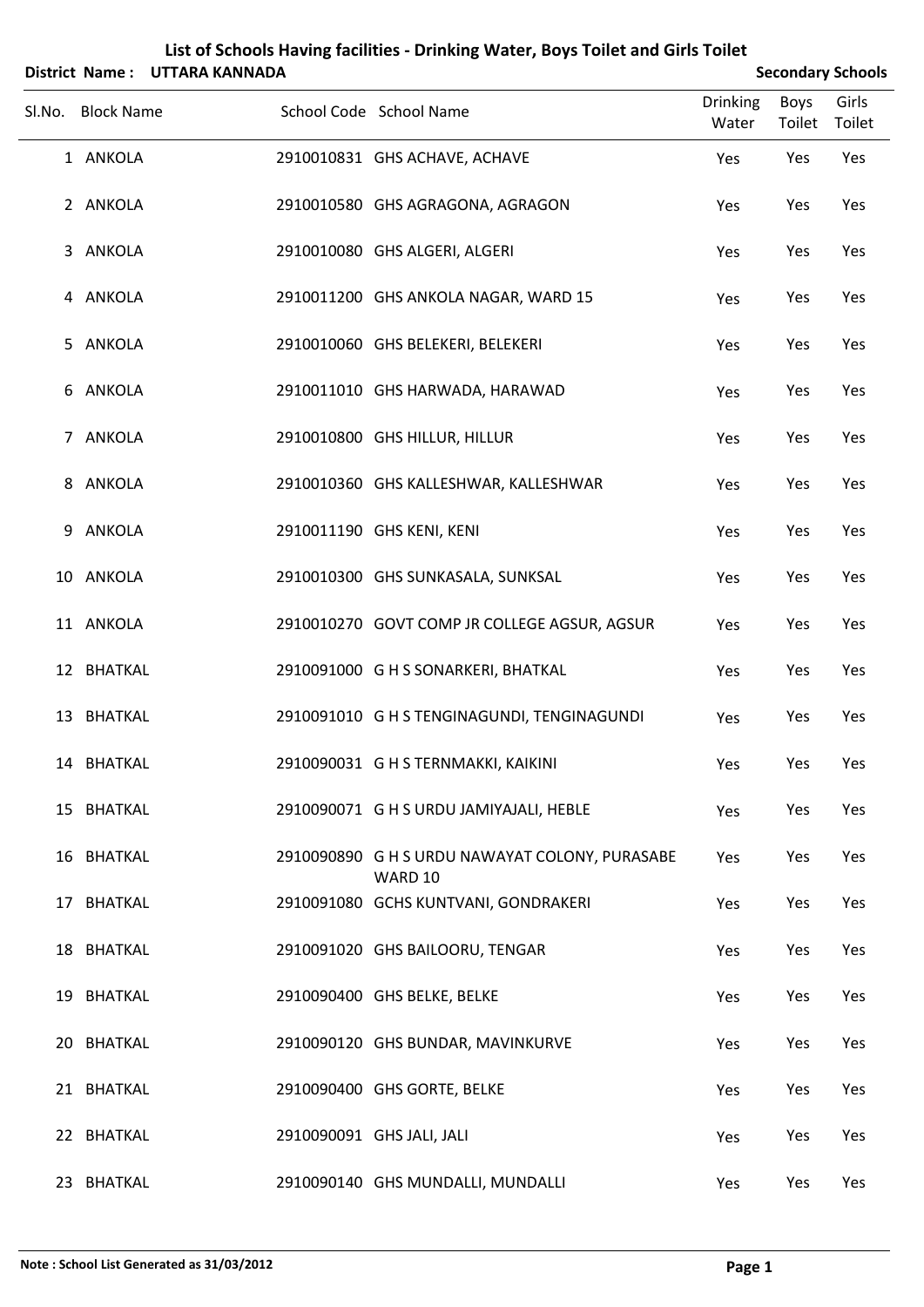| List of Schools Having facilities - Drinking Water, Boys Toilet and Girls Toilet<br><b>Secondary Schools</b><br><b>UTTARA KANNADA</b><br>District Name: |                   |  |  |                                                          |                 |             |        |
|---------------------------------------------------------------------------------------------------------------------------------------------------------|-------------------|--|--|----------------------------------------------------------|-----------------|-------------|--------|
| Sl.No.                                                                                                                                                  | <b>Block Name</b> |  |  | School Code School Name                                  | <b>Drinking</b> | <b>Boys</b> | Girls  |
|                                                                                                                                                         |                   |  |  |                                                          | Water           | Toilet      | Toilet |
|                                                                                                                                                         | 24 HONNAVAR       |  |  | 2910080332 G H S BANASALE, MANKI                         | Yes             | Yes         | Yes    |
|                                                                                                                                                         | 25 HONNAVAR       |  |  | 2910080333 G H S CHITTAR, MANKI                          | Yes             | Yes         | Yes    |
|                                                                                                                                                         | 26 HONNAVAR       |  |  | 2910080850 G H S GEASOPPA, HULEGAR                       | Yes             | Yes         | Yes    |
|                                                                                                                                                         | 27 HONNAVAR       |  |  | 2910080630 G H S HADINBAL, HADINBAL                      | Yes             | Yes         | Yes    |
|                                                                                                                                                         | 28 HONNAVAR       |  |  | 2910080040 G H S HODIKE SHIROOR, HODKE SHIROOR           | Yes             | Yes         | Yes    |
|                                                                                                                                                         | 29 HONNAVAR       |  |  | 2910080740 G H S JALVAL KARKI, JALWAL KARKI              | Yes             | Yes         | Yes    |
|                                                                                                                                                         | 30 HONNAVAR       |  |  | 2910080650 G H S KOTEBAIL, GUNDABALA                     | Yes             | Yes         | Yes    |
|                                                                                                                                                         | 31 HONNAVAR       |  |  | 2910080960 G H S PRABHATNAGAR, WARD-4                    | Yes             | Yes         | Yes    |
|                                                                                                                                                         | 32 HONNAVAR       |  |  | 2910080332 GPUCMANKI, MANKI                              | Yes             | Yes         | Yes    |
|                                                                                                                                                         | 33 HONNAVAR       |  |  | 2910080811 G PU COLLEGE ALLANKI, HERANGADI               | Yes             | Yes         | Yes    |
|                                                                                                                                                         | 34 HONNAVAR       |  |  | 2910080280 GPUC IDAGUNJI, MELIN-IDGUNJI                  | Yes             | Yes         | Yes    |
|                                                                                                                                                         | 35 KARWAR         |  |  | 2910020922 G H S KATHINKON, KARWAR                       | Yes             | Yes         | Yes    |
|                                                                                                                                                         | 36 KARWAR         |  |  | 2910020052 GHS CHITTAKULA, CHITAKULA                     | Yes             | Yes         | Yes    |
|                                                                                                                                                         | 37 KARWAR         |  |  | 2910020300 GHS KERWADI, KADRA                            | Yes             | Yes         | Yes    |
|                                                                                                                                                         | 38 KARWAR         |  |  | 2910020510 GHS PUNARVASATI TODUR, TODUR                  | Yes             | Yes         | Yes    |
|                                                                                                                                                         | 39 KARWAR         |  |  | 2910020390 GHS SHIRWAD, SHIRWAD                          | Yes             | Yes         | Yes    |
|                                                                                                                                                         | 40 KARWAR         |  |  | 2910020640 GOVT HIGH SCHOOL KARWAR, WARD 10              | Yes             | Yes         | Yes    |
|                                                                                                                                                         | 41 KARWAR         |  |  | 2910020521 PUC COLLEGE AMADALLI, AMDALLI                 | Yes             | Yes         | Yes    |
|                                                                                                                                                         | 42 KUMTA          |  |  | 2910050470 G URDU HIGHSCHOOL MRIJAN, MIRJAN              | Yes             | Yes         | Yes    |
|                                                                                                                                                         | 43 KUMTA          |  |  | 2910050211 GHS AGHANASHINI, KAGAL                        | Yes             | Yes         | Yes    |
|                                                                                                                                                         | 44 KUMTA          |  |  | 2910050102 GHS BELEGADDE, GOKARN                         | Yes             | Yes         | Yes    |
|                                                                                                                                                         | 45 KUMTA          |  |  | 2910050010 GOVT COMPOSITE HS NADUMASKERI,<br>NADUMASKERI | Yes             | Yes         | Yes    |
|                                                                                                                                                         | 46 KUMTA          |  |  | 2910050320 GOVT HIGHSCHOOL BARGI, BARGI                  | Yes             | Yes         | Yes    |